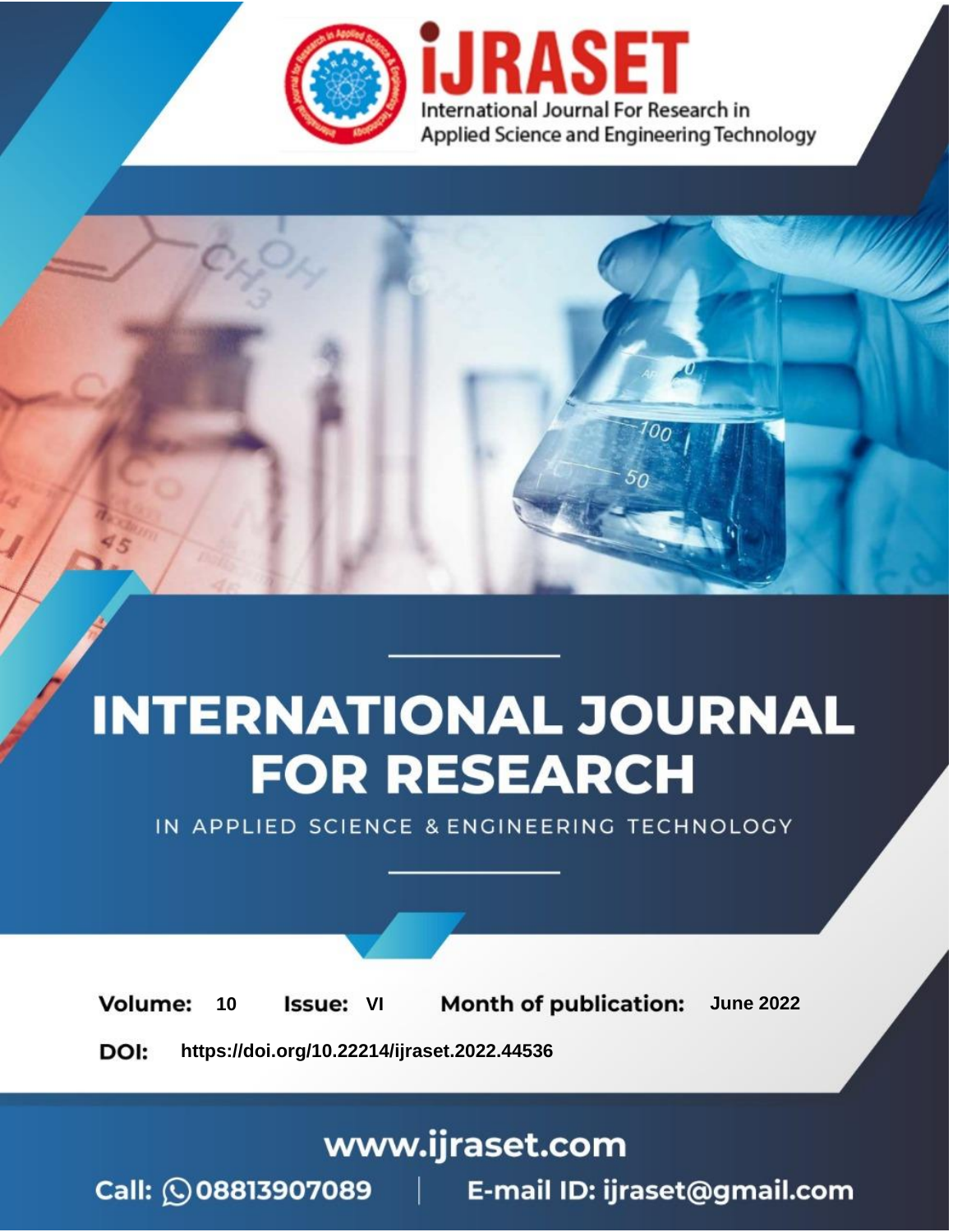

### **Morse code Translator Using Eye Blinks**

Kavitha Reddy Guda<sup>1</sup>, Sainath Cheparthy<sup>2</sup>, Srikar Gangipally<sup>3</sup>, Pranay Goud Iruvuri<sup>4</sup> *1, 2, 3, 4Department of Computer Science and Technology, CMR Technical Campus, Medchal , 501401*

*Abstract: A Morse code Translator which translates Morse code into speech and text of any language chosen by the user, Morse code is given as input ,it can be either a recorded video or live feed of a person who is blinking eyes in a sequence .OpenCV is used to take Morse code input ,Mediapipe a google api detects face and maps facial landmarks, These landmarks are used to map various eye co-ordinates and then considered to formulate Eye Aspect ratios ,which in turn determines eye blink .Morse code which has been already loaded in the form of dictionary is going to map with the morse code given through video or cam ,and find the Alphabet assigned to it.*

#### **I. INTRODUCTION**

Communication is a process which is essential in day-to-day life for a person, every person has needs to communicate with people, the mode of communication can be any, it can be either speech, text, signs Etcetera. People communicate using any of the modes mentioned, but some persons are disable, disability can be of many forms like deaf, dumb, blind Etcetera. Disability can be caused due to many reasons, from birth or other medical conditions so every communication mode is not Feasible for every person or the person with whom he/she is trying to communicate.

Also, some people want to communicate in secret so that they can pass messages to specified person in presence of third person who will have no knowledge about that mode, this can be done using Morse code. Morse code is a communication process that uses two distinct signal durations to encode text characters.

In the Morse code there are 26 letters from a to z, one non-Latin letter, numbers, and a small set of punctuations and procedures (signs). Morse code is not case sensitive.

Morse code is accompanied with sequence of dits and dahs. Morse code transmission is measured by dit durations. dah is generally three times longer than a dit. Normally, after each dit or dah in an encoded character, there is a signal absence, called a space, which is equal to the dit duration.

There is a space of duration equal to three dots between each letter of a word, and seven dots separate words Morse code can be memorised and sent in a form that is apparent to human senses, such as sound waves or visible light, eye blinks, so that it can be directly deciphered by people who have learned the technique. Morse code is frequently communicated through an informationcarrying medium such as visible light, radio waves, or sound waves, which is keyed on and off in sequence. The current or wave is present during the dit or dah's duration and missing between dits and dah's duration. As mentioned, we are using Eye blinks to communicate through Morse code, A short blink is a dit and a long blink is a dah and sequence of the is an alphabet these alphabets together form a word. Jeremiah Andrew Denton Jr. (July 15, 1924 – March 28, 2014) was an American politician and military officer, while answering questions Denton blinked his eyes in Morse code, spelling the word "T O R T U R E" and sent a secret message through his eyes to his US NAVAL peers. This example shows how one can use Morse code in many situations. but one to receive it and understand message given in morse code must know morse code, but now one can simply use this software upload the video and convert the morse code to text, speech and also into any other language they know this software allows users to translate morse code in an efficient, user friendly and cost-effective manner.

#### **II. LITERATURE REVIEW**

Technology has a wide area which updates day by day, there are various technologies used to convert various forms of morse codes, sign languages Etcetera. there are a lot of projects which detect faces and eye blinks. Morse code translation can be done can be done using may technologies some of the projects are

- *1)* Using CNN (Convolutional Neural Network) or MTCNN (Multi-Task Cascaded Convolutional Neural Network) which in turn uses three different layers.
- *2)* Using openCV and tree-based algorithms.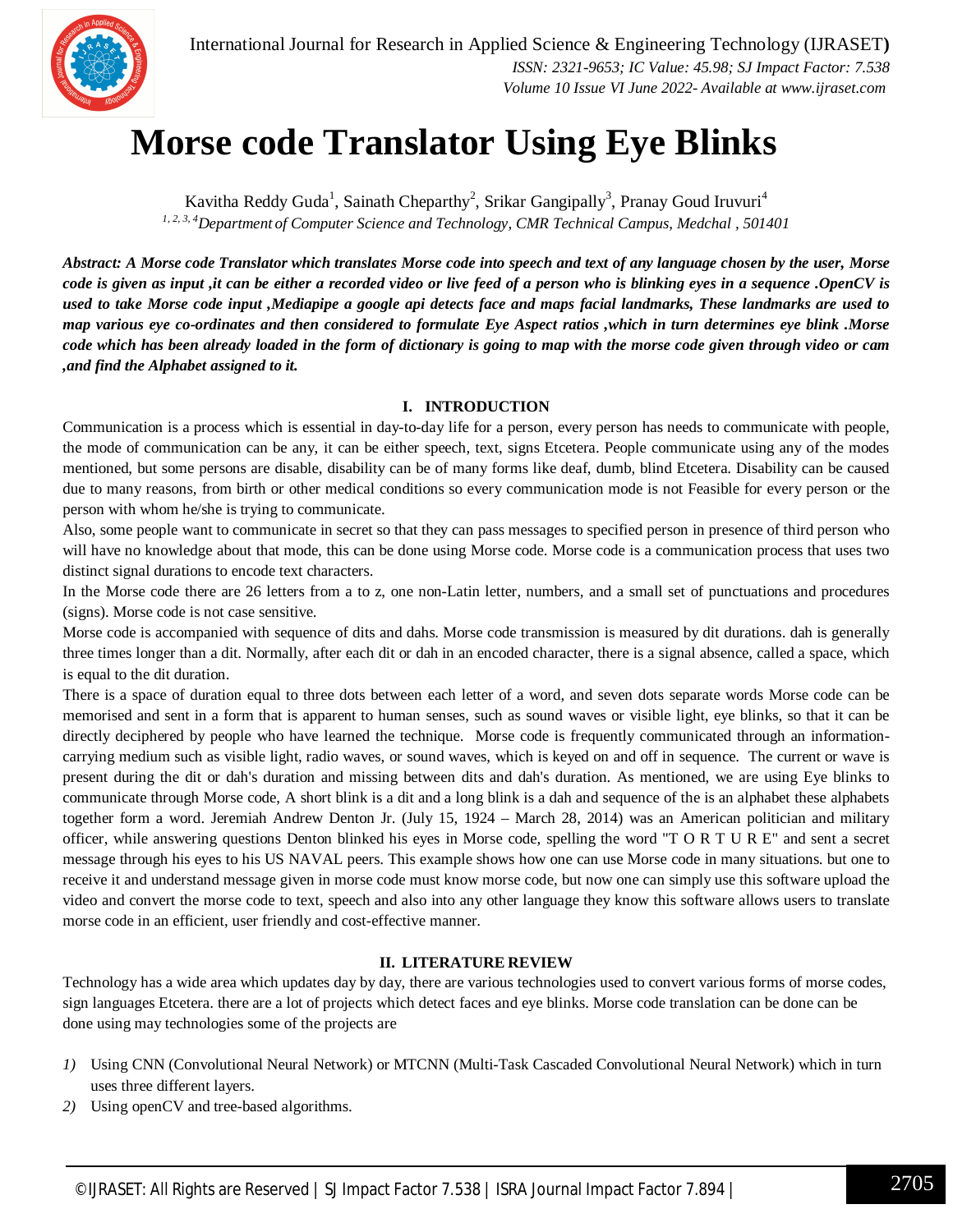

International Journal for Research in Applied Science & Engineering Technology (IJRASET**)**

 *ISSN: 2321-9653; IC Value: 45.98; SJ Impact Factor: 7.538 Volume 10 Issue VI June 2022- Available at www.ijraset.com*

#### **III.PROPOSED MODEL**

#### *A. Approach*

Our approach is by using mediapipe and openCV. Mediapipe is a google api offers cross-platform, customizable ML solutions for live and streaming media. There are various ML solutions available such as Face Mesh model, Object-detection, pose, hands, holistic, Box tracking and many more. Face Mesh Model is a model which is used frequently by developers. Face Mesh model allows users to map 468 3D landmarks upon a face. Bringing real-time augmented reality (AR) applications, a transform module bridges the gap between face landmark estimation and useful AR applications that are commonly used in everyday life. *Steps*

- *1)* Connect your cam to OpenCV and load the live input or give already recorded video
- *2)* Apply mediapipe's face mesh model on input and initialize Morse code
- *3)* Calculate initial EAR's (Eye Aspect ratios)
- *4)* Check if the EAR's values are less than the threshold value
- *5)* If yes that's a blink, then find out whether it's a long or short blink based on duration
- *6)* Append dits and dahs to create a sequence
- *7)* Map matching character for the sequence
- *8)* Append the character to a string to form a word
- *9)* Translate word string and convert it into speech



Fig 1: Live feed of a person communnicating in morse code

- *B. Modules*
- *1) EAR Formulation:* EAR (Eye Aspect Ratio) can be calculated by below formula where each point represents landmark of eye's X and Y co-ordinate. The total points for each eye is six since we are considering two vertical lines and two horizontal lines.

EAR= $|(p1_x-p2_x)^2-(p1_y-p2y)^2|+|(p3_x-p4_x)^2-(p3_y-p4_y)^2$  $|((p5_x - p6_x)^2)$ - $((p5_y - p6y)^2)|$ 

Fig 2:EAR Formula

Where,  $(p1,p2)$ ,  $(p3,p4)$  are 2 vertical lines anf  $(p5,p6)$  is horzontal line.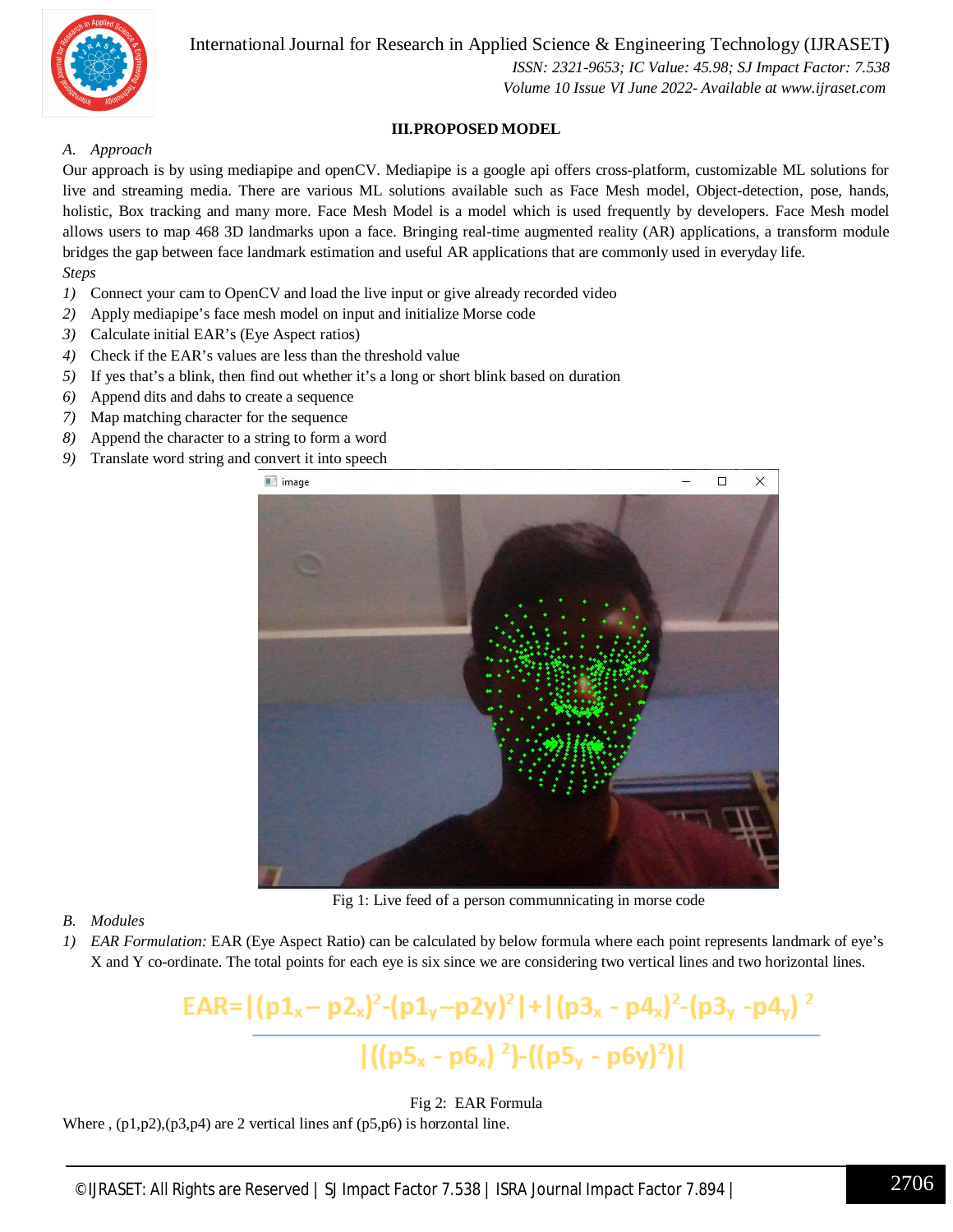

International Journal for Research in Applied Science & Engineering Technology (IJRASET**)**

 *ISSN: 2321-9653; IC Value: 45.98; SJ Impact Factor: 7.538 Volume 10 Issue VI June 2022- Available at www.ijraset.com*

- *2) Determining Blinks and No Blinks:* A comparison is made between the ear values of two eyes. the threshold value is calculated Using a formula which contains previous and current time values. if the EAR is less than Threshold then is a blink, else it isn't a blink. It is determined by the duration of the blink whether it is a long blink or a short blink.
- *3) Mapping Morse Code:* The dits and dahs are then attached once the blinks have been found, this sequence maps with the Morse code in the software if it's a match then mapped character is append to word string and when user stops the program the word string is converted to speech and text as selected by the user.



Fig 3:Internatonal Morse code

#### **IV.RESULT AND ANALYSIS**

This program gives speech and text which is understandable by a normal human language, as chosen by user. Assuming the user selects Hindi as the language, the program will translate the word into Hindi text and speech and play the sound using the play sound library. If the word is not a valid one then it takes nearest possible word.

| In [8]: runfile('F:/Desktop/folder/4-2/untitled1.py', wdir='F:/Desktop/folder<br>$4 - 2'$ |
|-------------------------------------------------------------------------------------------|
| <b>LONG BLINK</b>                                                                         |
| [1T]                                                                                      |
| <b>SHORT BLINK</b>                                                                        |
| <b>LONG BLINK</b>                                                                         |
| <b>SHORT BLINK</b>                                                                        |
| ['T', 'R']                                                                                |
| SHORT BLINK                                                                               |
| <b>LONG BLINK</b>                                                                         |
| [T, 'R', 'A']                                                                             |
| <b>SHORT BLINK</b>                                                                        |
| SHORT BLINK                                                                               |
| [11', 18', 14', 11']                                                                      |
| <b>LONG BLINK</b>                                                                         |
| <b>SHORT BLINK</b>                                                                        |
| [ 'T', 'R', 'A', 'I', 'N' ]                                                               |
| <b>TRAIN</b>                                                                              |
| Translated(src=en, dest=hi, text=रेल गाडी pronunciation=rel gaadee,                       |
| $extra_data="{'confiden")}$                                                               |
| <gtts.tts.gtts 0x000001783d6558e0="" at="" object=""></gtts.tts.gtts>                     |
| $\operatorname{Fin}$ $\Lambda$ Einal recult                                               |

Fig 4:Final result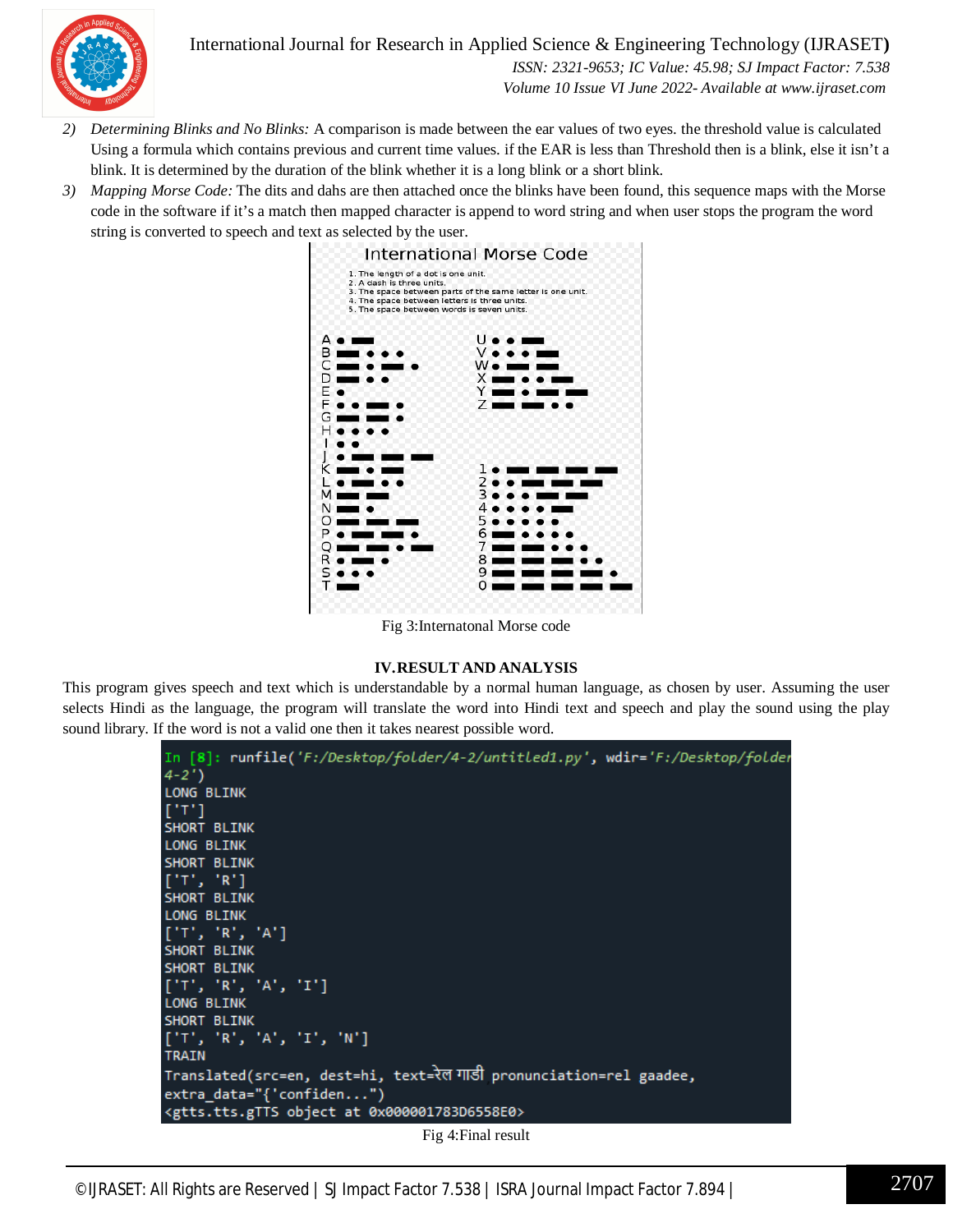

#### International Journal for Research in Applied Science & Engineering Technology (IJRASET**)**

 *ISSN: 2321-9653; IC Value: 45.98; SJ Impact Factor: 7.538*

 *Volume 10 Issue VI June 2022- Available at www.ijraset.com*

#### **V. CONCLUSIONS**

It has been shown that the Eye Aspect ratio is effective at detecting blinks, compared to the traditional method of detecting blinks. For people who are paralyzed or disabled but still have some eye movement, Morse code blink detection can be very useful. Blink detection can be improved with the algorithms and techniques discussed. For these blinks, Morse code conversion is also in progress. Those who are unable to normally communicate may be able to use this method as a means of communicating with those who doesn't have knowledge in Morse code.

#### **REFERENCES**

- [1] Alternative Voice Communication Device using Eye Blink Detection for people with Speech Disorders Srividhya G, Murali S, A. Keerthana, Jaya Rubi
- [2] BlazeFace: Sub-millisecond Neural Face Detection on Mobile GPUs Valentin Bazarevsky, Yury Kartynnik, Andrey Vakunov, Karthik Raveendran, Matthias Grundmann
- [3] Supervised Transformer Network for Efficient Face Detection Dong Chen, Gang Hua, Fang Wen, Jian Sun
- [4] Attention Mesh: High-fidelity Face Mesh Prediction in Real-time I. Grishchenko, Artsiom Ablavatski, Y. Kartynnik, Karthik Raveendran, Matthias Grundmann
- [5] Morse Codes Enter Using Finger Gesture Recognition Ricky Li, Minh Nguyen, Wei Qi Yan Department of Computer Science Auckland University of Technology, Auckland, 1010 New Zealand.
- [6] Real-Time Eye Blink Detection using Facial Landmarks Tereza Soukupova and Jan ´ Cech Center for Machine Perception, Department of Cybernetics Faculty of Electrical Engineering, Czech Technical University in Prague
- [7] A Novel Method for Eye Tracking and Blink Detection in video frames Leo Pauly, Deepa Sankar Division of Electronics and Communication Engineering School of Engineering Cochin University of Science and Technology